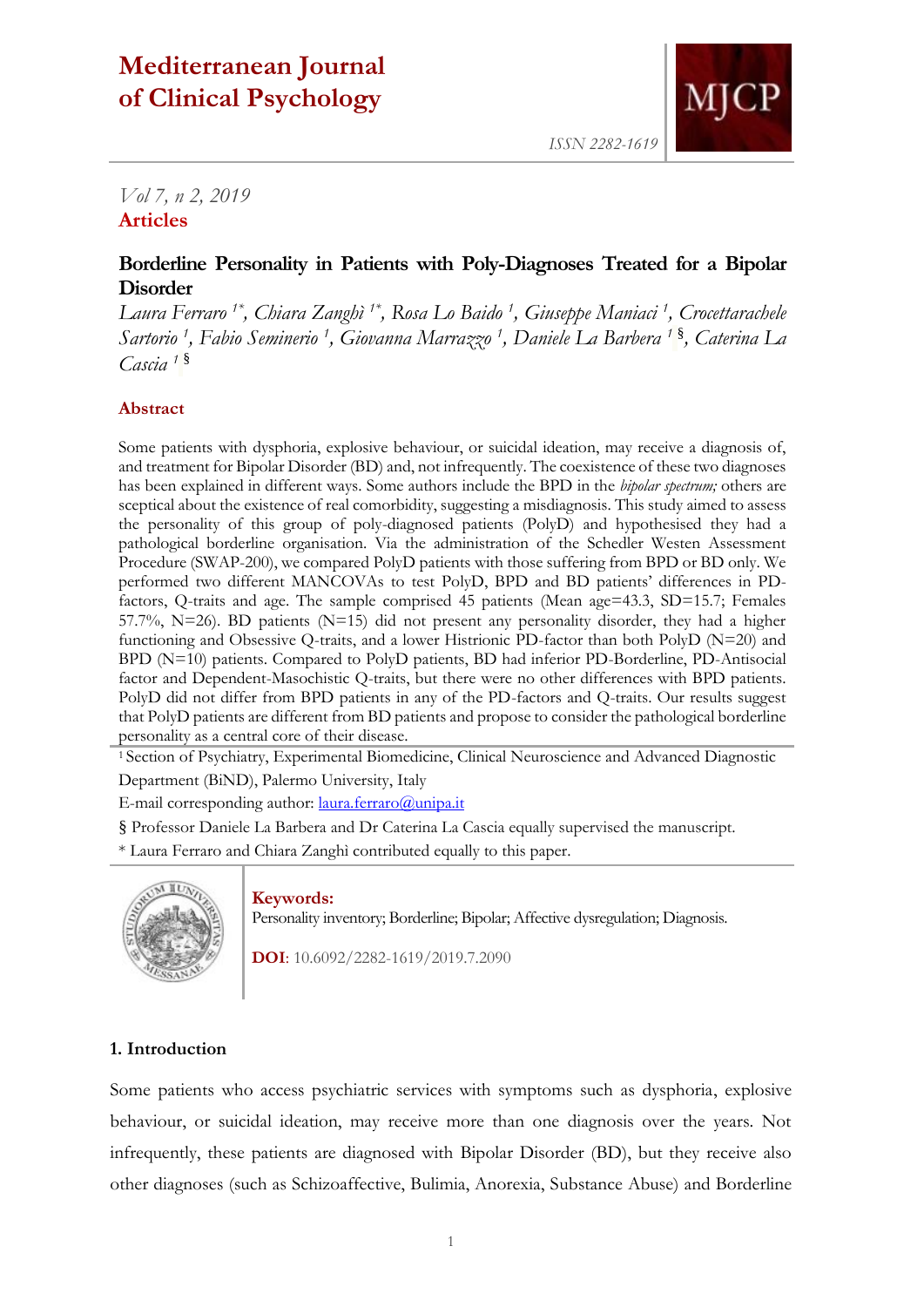(BPD) or Not Otherwise Specified (PD-NOS) Personality Disorder (American Psychiatric Association, 2002) throughout their clinical history.

A recent meta-analysis showed a range of rates of comorbidity of BPD in BD conditions, between 26.1 and 37.5 (Fornaro et al., 2016), mostly due to the impulsivity traits, considered it an additional detrimental factor for a poorer prognosis (McDermid et al., 2015). It also reported a lower but consistent presence of BD diagnoses in BPD patients, ranging from 18 to 21% (Fornaro et al., 2016). Sometimes this comorbidity leads to focus on the affective disorder as the starting point for the therapeutic management. However, as it does not target the primary therapy on personality disorder, it will only result in weaker long-term outcomes (Paris, 2011; Paris & Black, 2015), or it will focus on symptom-dimensions or part of them (Aguglia, Mineo, Rodolico, Signorelli, & Aguglia, 2018).

According to some authors (Akiskal, 2004; Young et al., 2013), BPD falls within the *bipolar spectrum*, because emotional instability develops through the same mechanisms in both diagnostic categories. However, this spectrum-perspective is not fully sustained (Youngstrom, Van Meter, & Algorta, 2010). Other authors suggest that the BPD can share some aetiological patterns with BD, even genetic (MacKinnon & Pies, 2006), that research needs to investigate further (Paris, Gunderson, & Weinberg, 2007). Although BPD and BD have significant clinical differences, distinctive personal and family histories, and response to treatment, studies on comorbidity have provided inconsistent results (Martinucci, Chiesa, Taponecco, Biagi, & Di Fiorino, 2011; Paris & Black, 2015).

An alternative explanation suggests that BPD and BD could be clinically overlapping, but different pathologies (de la Rosa et al., 2017), thus real comorbidity would not be frequent and often a result of misdiagnosis (di Giacomo et al., 2017), and often a source of disagreement among clinical staff (Saunders, Bilderbeck, Price, & Goodwin, 2015). It also occurs especially because clinical (empirical or impressionistic) criteria are preferred to DSM criteria in diagnostic differentiation (Bayes & Parker, 2017). It was proposed that emotional instability is a non-unique psychopathological pattern, but closely related to environmental and relational stressors in BPD (Martinucci et al., 2011). So that borderline affective instability is more interpersonal than the affective instability of BD, who could additionally experiment some form of *euthymia* when they are stable (Reich, Zanarini, Hopwood, Thomas, & Fitzmaurice, 2014).

Finally, patients who receive several different diagnoses, beside a BPD or a PD-NOS, could be included in a group that some authors (Martinucci et al., 2011; Paris & Black, 2015) describe as *borderline organisasion* (Kernberg, 1975). That would be able to explain the stable configuration of impulsivity, dysphoria and affective instability which may develop in a number of different other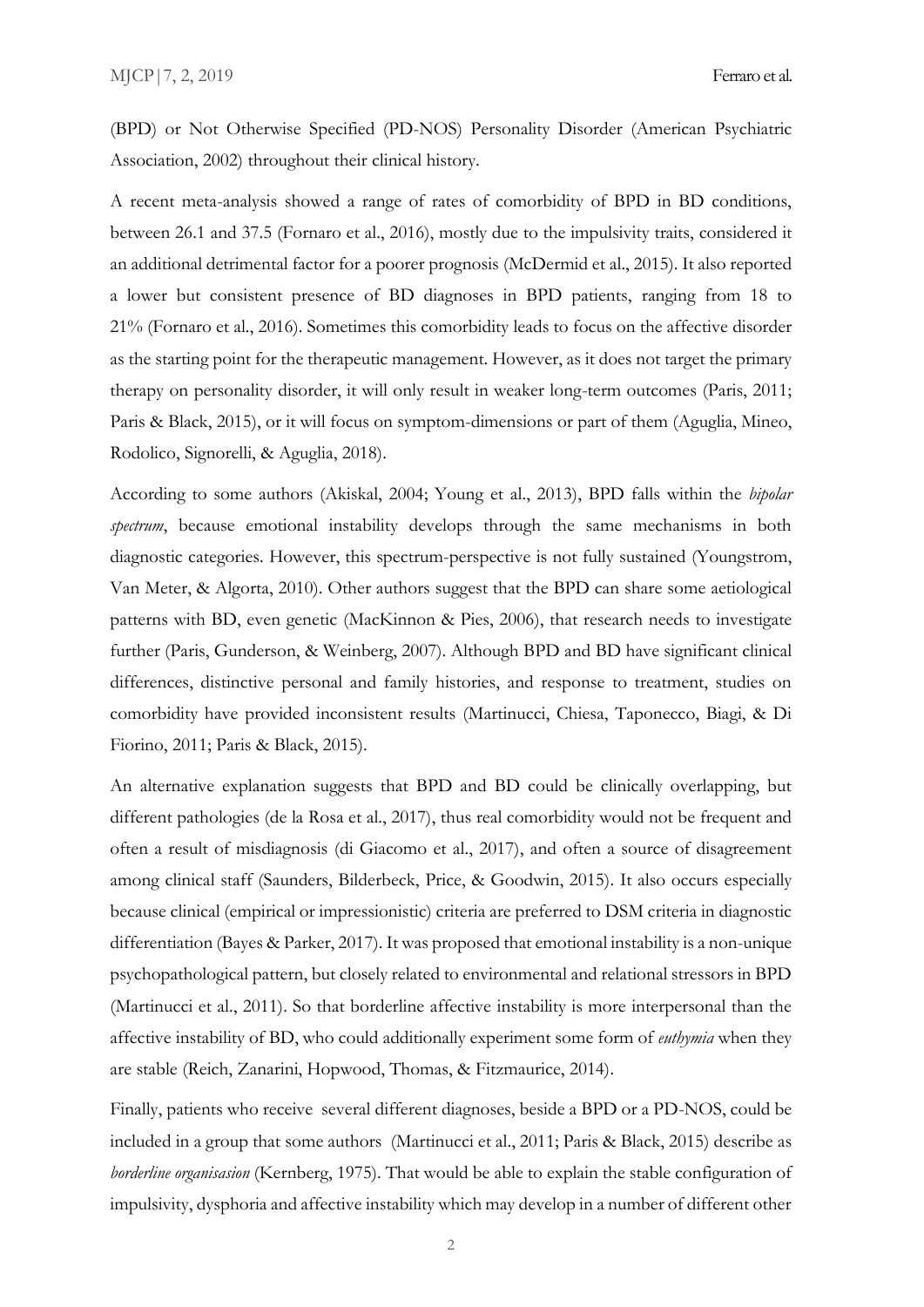symptoms. For example, Meissner (Meissner, 1984) described as part of the borderline organisation different cases on a continuum, between the hysterical and the schizoid poles.

This study aimed to assess pathological personality traits in people diagnosed with different diagnoses over their lifetime or in comorbidity, along with BPD or a PD-NOS at some point in their life [polydiagnosed patients (PolyD)], by comparing them with a group of people diagnosed with Borderline Personality Disorder (BPD) or Bipolar Disorder (BD) only.

We hypothesised a highly pathological borderline organisation that may represent the central psychopathological nucleus of the PolyD group.

#### **2. Methods**

#### **2.1 Subjects**

Patients referred to the Psychiatric Unit of Policlinico general Hospital "Paolo Giaccone" of Palermo between January 2015 and December 2016, who presented 1) a BPD (ICD-10: F60.3; DSM-IV-TR: 301.83); 2) a diagnosis of BD (ICD 10: F30-F31, F34.0; DSM-IV-TR: 296.0-296.4, 296.89); 3) poly-diagnoses (PolyD) constituted by a BD, coupled with at least a second diagnosis such as BPD or an Unspecified (ICD-10: F60.9) or NOS (DSM-IV-TR: 301.9) personality disorder (World Health Organization, 1992). All patients signed the informed consent included in their clinical records, including a section regarding the use of instruments such as personality tests. Data collected were treated anonymously by the researchers.

#### **2.2 Instruments**

All patients were administered with the Italian version of the *Shedler-Westen Assessment Procedure* (SWAP-200) (Shedler, Westen, Lingiardi, & Gazzillo, 2014) by a qualified psychiatrist in training. The clinical interviews were also corroborated by other sources of information such as clinical records and the reports from patients' clinicians and family members.

The evaluation method of the SWAP-200 is based on the Q-sort procedure (Stephenson, 1953). It consists of a 200 statements' set that describes different psychological functioning aspects that might be characteristic of a person in a clinical contest. The clinician orders the cards in a predetermined number of categories, each category allows to retain a pre-fixed number of cards only. The first category (marked by number 0) includes any description that does not reflect the characteristics of the subject examined. It continues in a progressive mode until the last category, which includes the items that best describe the person, awarding the maximum score of 7. The scales are written not to be theoretically oriented, and therefore understandable to all clinicians. Once all the items are distributed within each category, the software compares the subject's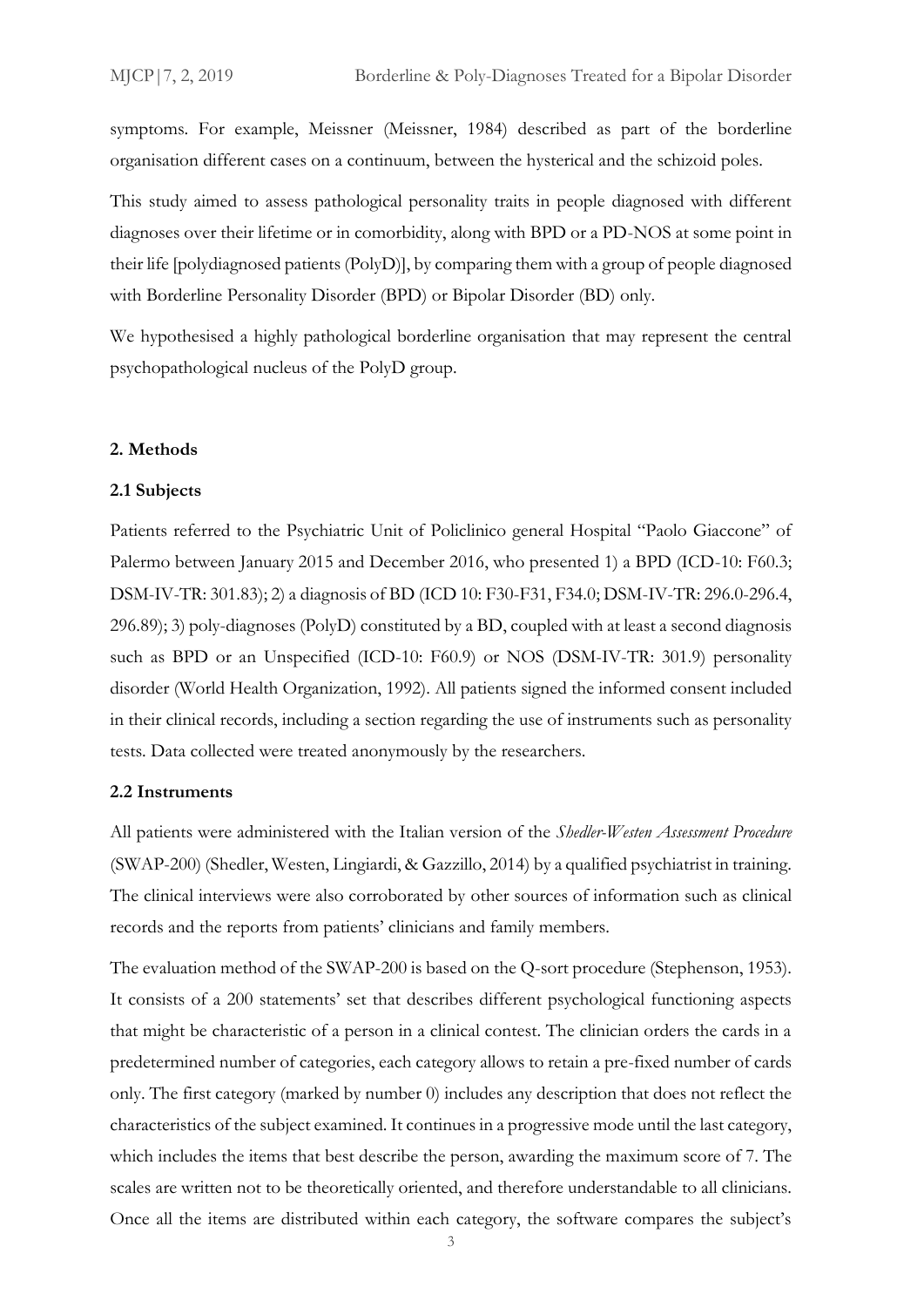characteristics with that of the prototype healthy personality and with the ten personality disorders of DSM-IV-TR and DSM-5, by a correlation coefficient called PD-factor.

The correlation coefficients are then transformed into T scores, with an average of 50 and a standard deviation of 10. A T score equal or up to 60 indicates the appropriate cut off to make a categorical diagnosis of personality disorder. The instrument also identifies the absence of disturbance (<=49.99) and the presence of few (50-54.99) or many (55-59.99) disorder features, below the cut-off point. A patient presenting a >60 score at High Functioning scale does not present any personality disorder.

The method allows forming both categorical diagnoses, following DSM-IV-TR nosography and dimensional diagnosis, based on the empirically-derived classification proposed by Shedler and Westen in terms of Q-scores (Shedler & Westen, 2004a, 2004b). They are based on the empirical description of patients that are similar for some characteristics, and they are pathological if high functionality score is under 60. Otherwise, they only describe the personality style. The borderline personality organisation is missing because of the intrinsic Q-description, which considers a *borderline organisation* typical of multiple personality style and based on a dysphoric personality style with affective dysregulation. Dysphoric traits are Avoidant, Depressive High Functioning, Affective Dysregulation, Dependent-Masochistic and Hostile. Other Q-traits are Antisocial-Psychopath, Schizoid, Paranoid, Obsessive, Histrionic and Narcissistic. The test is useful to identify pathological and functional areas of those patients who do not reach criteria for any personality diagnosis, despite having a pathological personality organisation (Westen & Arkowitz-Westen, 1998). The interviews, spanning from three to five meetings, assess the individual's functioning on multiple levels: cognitive, affective, motivational and behavioural, and how it can change based on external circumstances. It also discriminates between pathological and functional areas.

#### **2.3 Statistics**

To compare the three groups (BD, BPD and PolyD) for age and sex differences, we used the ANOVA and chi-square test, respectively. We performed two different MANCOVAs to establish differences between groups, in both SWAP-200 PD-factors and Q-traits, by selecting those resulting in a score  $\geq 50$  as the outcomes. To see how they were related to different diagnostic groups we used the variable "group" as a fixed factor, alongside with sex; age was used as the covariate. Results were presented as their main effects. MANCOVA allowed us to take into account the correlation among SWAP-200 factors. Box's M test was used to test the homogeneity of the covariance matrix. Bootstrap 95% confidence intervals (C.I.) were calculated as inferential tests using 1000 samples, bias-corrected and accelerated (BCa).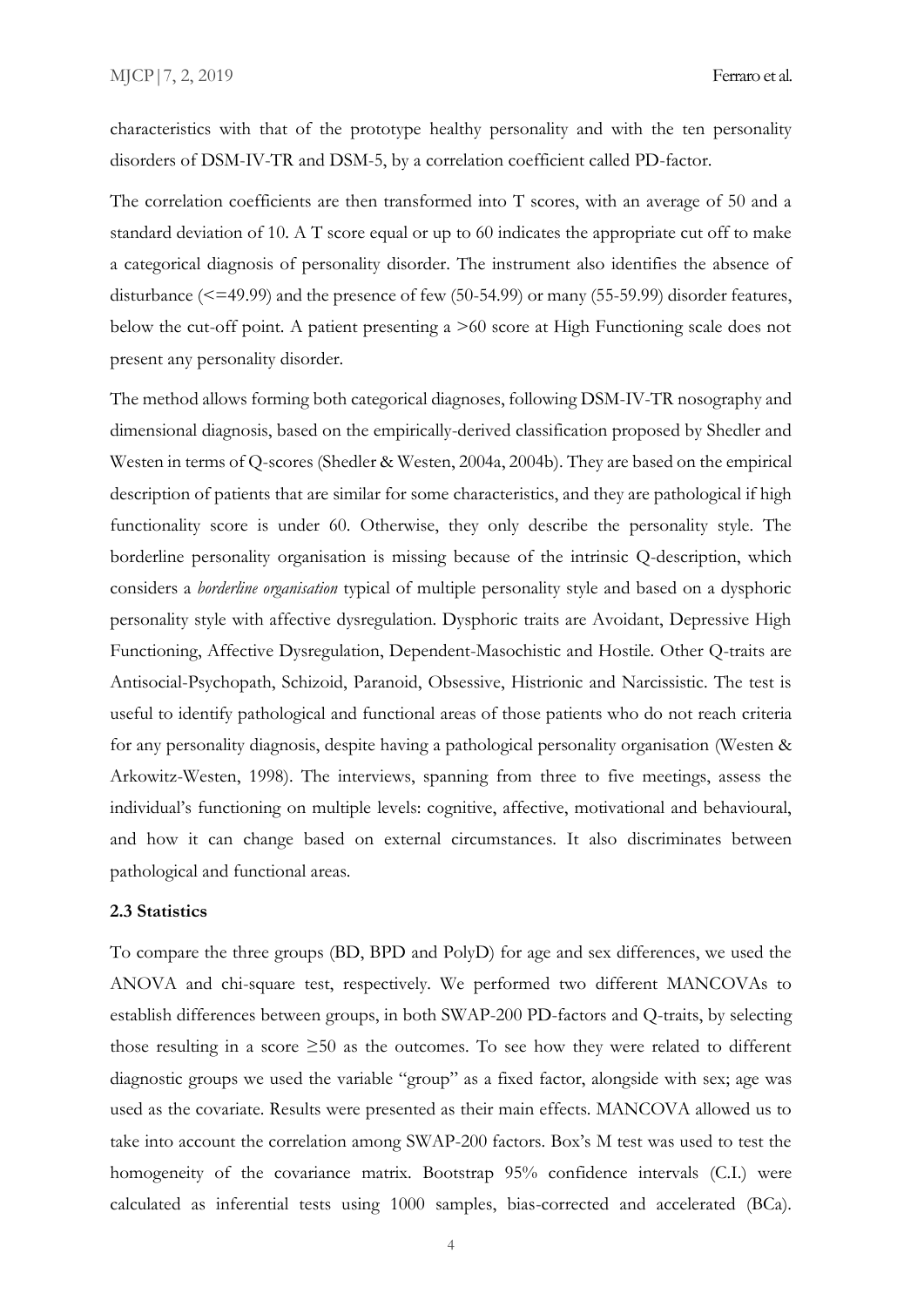Wilks'Lambda was used to test significance. We applied Bonferroni multiplicity correction for multiple comparisons. All statistical analyses were conducted using SPSS 25.

#### **3. Results**

The sample included 45 patients (Mean age=43.3, SD=15.7): 26 females (Mean age: 45.12, SD=14.5) and 19 males (Mean age:  $40.84$ , SD=17.4), comparable in terms of mean age [t  $(43)$ =-0.894, p=0.376]. Patients were divided into three groups, according to the diagnosis given by their clinicians: 1) 15 patients constituted the BD group; 2) 10 patients represented the BPD group; 3) 20 patients constituted the PolyD group. Patients in the three groups did not differ in terms of sex distribution ( $\chi^2(2)=0.797$ , p=0.671), but BD patients were very much holder than BPD [Mean difference ( $M<sup>diff</sup>$ ) = 25.8, 95% C.I. =(16.6, 33.9)] and PolyD patients [ $M<sup>diff</sup>$  = 24.2, 95% C.I. =(15.7, 30.7)] (Table 1).

**Table 1.** Comparisons by age and sex between groups of patients

|                | <b>BD</b>    | <b>BPD</b> | PolyD     | Test <sup>a</sup> | <i>p</i> -value |
|----------------|--------------|------------|-----------|-------------------|-----------------|
|                | $(N=15)$     | $(N=10)$   | $(N=20)$  |                   |                 |
| Sex, N $(\%)$  |              |            |           | $\chi^2(2)=0.797$ | 0.671           |
| Male           | 5(33.3)      | 5(50)      | 9(45)     |                   |                 |
| Female         | 10(66.7)     | 5(50)      | 11(55)    |                   |                 |
| Age, mean (SD) | 59.8 $(2.7)$ | 34(3.3)    | 35.6(2.4) | $F(2, 42)=26.5$   | < 0.001         |

<sup>a</sup>*omnibus test*

Table 2 shows mean scores at SWAP-200 obtained from each group, from the most to the less representative, both PD-factors and Q-traits scores. The BD group did not present any personality disorder, they had a good Functionality (mean  $pD=56.6$ ; SD=3.8) and a high Depressive High Functioning trait (mean  $_0$ =57.7; SD=4.1), but only slightly Borderline (mean  $pD=50.6$ ; SD=7.6), Histrionic (mean  $Q=54.4$ ; SD=7.7), Obsessive (mean  $Q=52.6$ ; SD=5.2) and Paranoid traits (mean<sub>-0</sub>=51.2; SD=5.9), beside some Affective Dysregulation (mean\_Q=51; SD=7.1).

BPD group presented high prototypical presentation of Borderline (mean  $_{\text{PD}}=59.4$ ; SD=7.9), and Histrionic personality (mean  $pD=59.1$ ; SD=7.8; mean  $Q=56.2$ ; SD=8.8), followed by strong traits from the other two Cluster-B personality disorders: Narcissistic (mean\_ $_{PD}$ =56.9; SD=8.7) and Antisocial (mean  $pD=55.7$ ; SD=7.4; mean  $Q=56$ ; SD=6.3), with a slight presence of Paranoid traits (mean <sub>PD</sub>=50; SD=9.5).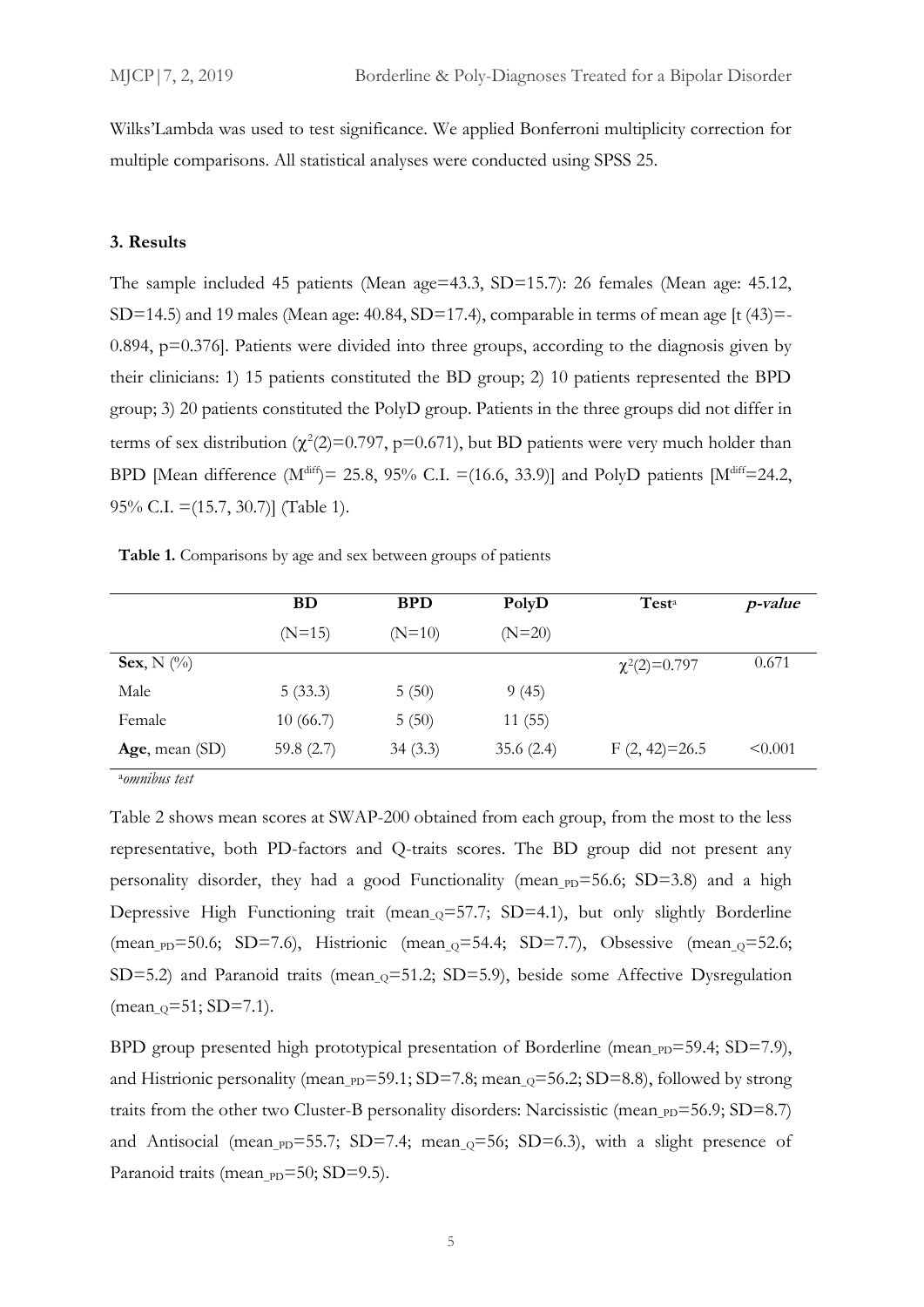BPD group was also represented by high Affective Dysregulation (mean  $_0$ =56.1; SD=8.1) and little Dependent-Masochistic traits (mean<sub>-0</sub>=53.6; SD=8.4). Very similarly, the PolyD group presented a Borderline (mean\_pp=62; SD=5.6) and Histrionic (mean\_pp=60; SD=4.9; mean<sub>-Q</sub>=57.1; SD=6.9) prototypical presentation, strong Antisocial (mean<sub>-PD</sub>=56.9, SD=7.9; mean<sub>-Q</sub>=55.7; SD=8.3) and Narcissistic traits (mean<sub>-PD</sub>=53.8; SD=6.1), Affective Dysregulation (mean<sub>\_0</sub>=56.1; SD=6), few Dependent-Masochistic traits (mean<sub>\_0</sub>=54.3; SD=5.7), and a slight presence of Paranoid traits (mean\_pp=50.4; SD=6.1) (Table 2).

| PD-factors    | Mean      | <b>SD</b> | Min  | Max  | Q-traits                       | Mean     | <b>SD</b> |      | Min Max |
|---------------|-----------|-----------|------|------|--------------------------------|----------|-----------|------|---------|
| <b>BD</b>     |           |           |      |      |                                |          |           |      |         |
| Functionality | 56.6**    | 3.8       | 50.0 | 62.5 | Depressive High                | 57.7**   | 4.1       | 50.9 | 63.0    |
|               |           |           |      |      | Functioning                    |          |           |      |         |
| Borderline    | $50.6*$   | 7.6       | 32.3 | 59.9 | Histrionic                     | $54.4*$  | 7.7       | 40.8 | 68.5    |
| Histrionic    | 49.9      | 6.9       | 37.2 | 60.9 | Obsessive                      | $52.6*$  | 5.2       | 45.8 | 62.0    |
| Narcissistic  | 47.8      | 5.9       | 38.5 | 61.5 | Paranoid                       | $51.2*$  | 5.9       | 42.8 | 62.5    |
| Paranoid      | 47.0      | 7.4       | 36.4 | 64.4 | <b>Affective Dysregulation</b> | $51.0*$  | 7.1       | 35.2 | 60.5    |
| Antisocial    | 46.9      | 4.4       | 40.7 | 57.8 | Narcissistic                   | 47.0     | 10.6      | 28.6 | 67.2    |
| Dependent     | 46.3      | 5.1       | 36.8 | 56.5 | Antisocial-Psychopath          | 46.4     | 5.4       | 38.1 | 56.5    |
| Obsessive     | 45.0      | 7.8       | 37.8 | 60.4 | Dependent-Masochistic          | 44.4     | 6.9       | 28.1 | 57.7    |
| Schizotypal   | 44.6      | 4.8       | 36.5 | 51.1 | Hostile                        | 44.4     | 5.9       | 36.4 | 59.4    |
| Avoidant      | 42.4      | 4.1       | 34.0 | 50.8 | Avoidant                       | 43.5     | 4.2       | 37.3 | 53.8    |
| Schizoid      | 41.7      | 4.5       | 33.8 | 50.0 | Schizoid                       | 42.1     | 4.4       | 35.5 | 50.4    |
| <b>BPD</b>    |           |           |      |      |                                |          |           |      |         |
| Borderline    | 59.4**    | 7.9       | 50.0 | 70.8 | Histrionic                     | $56.2**$ | 8.8       | 42.2 | 68.9    |
| Histrionic    | 59.1**    | 5.8       | 52.5 | 67.7 | <b>Affective Dysregulation</b> | 56.1**   | 8.1       | 42.2 | 70.5    |
| Narcissistic  | 56.9**    | 8.7       | 43.8 | 71.2 | Antisocial-Psychopath          | 56.0**   | 6.3       | 46.2 | 69.5    |
| Antisocial    | 55.7**    | 7.4       | 46.5 | 70.6 | Dependent-Masochistic          | $53.6*$  | 8.4       | 40.6 | 65.6    |
| Paranoid      | $50.0*$   | 9.5       | 34.0 | 68.2 | Paranoid                       | 49.9     | 8.5       | 35.9 | 66.9    |
| Schizotypal   | 46.1      | 6.9       | 34.7 | 55.1 | Narcissistic                   | 49.6     | 9.7       | 35.0 | 71.2    |
| Functionality | 44.9      | 7.3       | 33.7 | 57.6 | Depressive high functioning    | 45.9     | 6.1       | 37.5 | 57.8    |
| Dependent     | 44.1      | 6.4       | 33.0 | 51.0 | Hostile                        | 45.8     | 8.7       | 31.6 | 60.8    |
| Schizoid      | 41.3      | 5.4       | 32.4 | 47.5 | Schizoid                       | 43.7     | 5.9       | 32.6 | 50.5    |
| Avoidant      | 39.6      | 5.5       | 30.4 | 46.8 | Avoidant                       | 39.1     | 5.8       | 31.0 | 49.5    |
| Obsessive     | 37.5      | 4.1       | 32.0 | 43.6 | Obsessive                      | 38.9     | 7.2       | 28.4 | 55.0    |
| PolyD         |           |           |      |      |                                |          |           |      |         |
| Borderline    | $62.0***$ | 5.6       | 54.3 | 71.2 | Histrionic                     | $57.1**$ | 6.9       | 47.3 | 73.2    |
| Histrionic    | $60.3***$ | 4.9       | 51.2 | 68.6 | Affective Dysregulation        | $56.1**$ | 6.0       | 46.5 | 69.3    |
| Antisocial    | 56.9**    | 7.9       | 42.5 | 69.1 | Antisocial-Psychopath          | 55.7**   | 8.3       | 41.7 | 69.8    |
| Narcissistic  | $53.8*$   | 6.1       | 44.6 | 67.0 | Dependent-Masochistic          | $54.3*$  | 5.7       | 40.7 | 61.9    |
| Paranoid      | $50.4*$   | 6.1       | 39.6 | 63.7 | Paranoid                       | 49.9     | 4.7       | 39.4 | 57.0    |
| Schizotypal   | 48.9      | 5.8       | 38.5 | 58.4 | Narcissistic                   | 45.6     | 8.3       | 31.4 | 66.1    |
| Dependent     | 43.4      | 7.5       | 29.7 | 58.7 | Depressive high functioning    | 45.1     | 6.2       | 35.2 | 58.1    |
| Functionality | 42.0      | 5.2       | 33.6 | 55.6 | Schizoid                       | 44.0     | 4.9       | 37.2 | 52.5    |
| Schizoid      | 40.8      | 4.6       | 32.7 | 49.9 | Hostile                        | 43.7     | 7.1       | 32.2 | 55.1    |
| Avoidant      | 37.2      | 5.1       | 30.9 | 47.7 | Avoidant                       | 39.3     | 4.4       | 32.0 | 48.0    |
| Obsessive     | 33.3      | 4.3       | 26.8 | 41.9 | Obsessive                      | 37.9     | 5.1       | 31.0 | 51.7    |

**Table 2.** SWAP-200 Mean Scores by Group

\*\*\*overtly present; \*\*many features or traits; \*few features or traits.

*Comparisons between groups*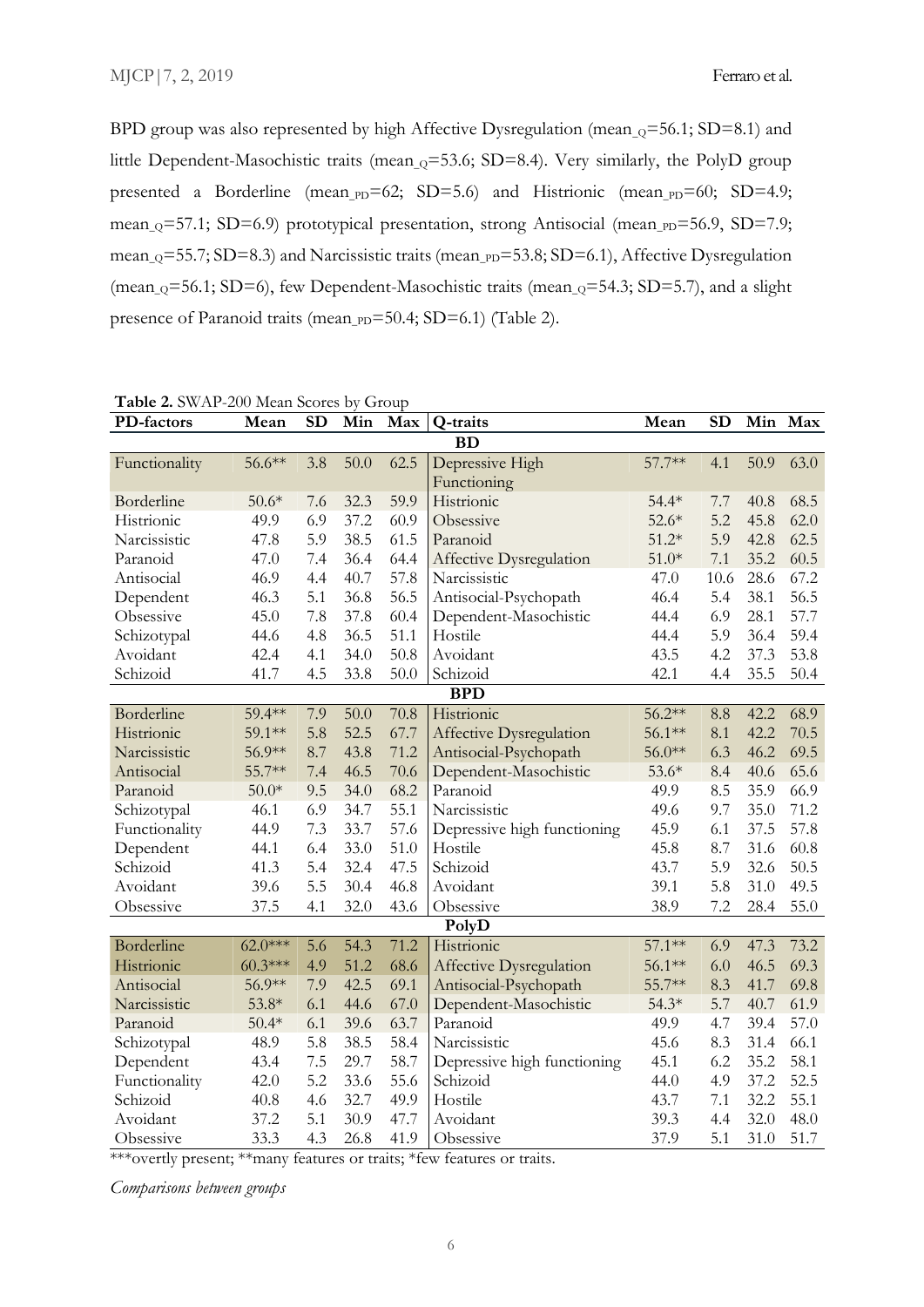Looking at pairwise comparisons in PD-factors between diagnostic groups, BD patients had inferior scores in Borderline  $[M^{\text{diff}}=10.1, 95\%$  C.I.= (-18.5, -1.8)] and Antisocial factor  $[M^{\text{diff}}=10.1, 95\%$ 8.5, 95% C.I.= (-16.6, -0.4)] than PolyD group and no differences with BPD for both factors. They had also lower scores in Histrionic factor than both PolyD  $[M^{\text{diff}}=9.3, 95\%$  C.I.= (-16.1, -2.5)] and BPD group  $[M^{\text{diff}}=8.2, 95\% \text{ C.I.}=(-15.9, -0.5)]$ . They had also higher Functionality than both PolyD [M<sup>diff</sup>=11.4, 95% C.I.= (4.9, 17.8)] and BPD group [M<sup>diff</sup>=8.3, 95% C.I.= (1.0, 15.7)]. There were no differences among groups in Paranoid and Narcissistic traits. BPD and PolyD patients did not present any difference in none of the factors (Table 3). Age had not effect into the model [Wilk's lambda=0.668,  $F(11, 30) = 1.3$ ,  $p=0.243$ ]. Antisocial traits were higher in males  $[M^{\text{diff}}=4.2, 95\% \text{ C.L}=(0.1, 8.3)]$ . Histrionic  $[M^{\text{diff}}=4.2, 95\% \text{ C.L}=(0.8, 7.6)]$  and Dependent  $[M<sup>diff</sup>=4.7, 95% C.I = (0.9, 8.6)]$  traits were higher in females.

| Q-Traits                       | $Group(0)$ vs $Group(1)$ |            | M <sup>diff</sup> | <b>SE</b> | p-value | 95% C.I. BCadiff |                    |
|--------------------------------|--------------------------|------------|-------------------|-----------|---------|------------------|--------------------|
|                                |                          |            |                   |           |         | Lower bound      | <b>Upper Bound</b> |
| Depressive High                | <b>BD</b>                | <b>BPD</b> | 7.92              | 3.0       | 0.038   | 0.33             | 15.52              |
| Functioning                    |                          | PolyD      | 9.05              | 2.6       | 0.005   | 2.35             | 15.76              |
|                                | <b>BPD</b>               | PolyD      | 1.13              | 2.1       | 1.000   | $-4.20$          | 6.47               |
| <b>Affective Dysregulation</b> | <b>BD</b>                | <b>BPD</b> | $-2.86$           | 3.8       | 1.000   | $-12.43$         | 6.70               |
|                                |                          | PolyD      | $-2.97$           | 3.3       | 1.000   | $-11.42$         | 5.47               |
|                                | <b>BPD</b>               | PolyD      | $-0.11$           | 2.6       | 1.000   | $-6.83$          | 6.61               |
| Histrionic                     | <b>BD</b>                | <b>BPD</b> | $-1.81$           | 3.8       | 1.000   | $-11.53$         | 7.89               |
|                                |                          | PolyD      | $-2.52$           | 3.4       | 1.000   | $-11.10$         | 6.05               |
|                                | <b>BPD</b>               | PolyD      | $-0.70$           | 2.7       | 1.000   | $-7.53$          | 6.12               |
| Dependent-Masochistic          | <b>BD</b>                | <b>BPD</b> | $-7.86$           | 3.7       | 0.122   | $-17.14$         | 1.42               |
|                                |                          | PolyD      | $-8.53$           | 3.2       | 0.039   | $-16.73$         | $-0.33$            |
|                                | <b>BPD</b>               | PolyD      | $-0.67$           | 2.6       | 1.000   | $-7.20$          | 5.84               |
| Obsessive                      | <b>BD</b>                | <b>BPD</b> | 11.01             | 3.1       | 0.003   | 3.15             | 18.87              |
|                                |                          | PolyD      | 12.16             | 2.7       | 0.000   | 5.23             | 19.10              |
|                                | <b>BPD</b>               | PolyD      | 1.15              | 2.2       | 1.000   | $-4.36$          | 6.68               |
| Antisocial-Psychopath          | <b>BD</b>                | <b>BPD</b> | $-7.09$           | 3.7       | 0.192   | $-16.40$         | 2.21               |
|                                |                          | PolyD      | $-7.16$           | 3.2       | 0.106   | $-15.38$         | 1.05               |
|                                | <b>BPD</b>               | PolyD      | $-0.06$           | 2.6       | 1.000   | $-6.61$          | 6.47               |
| Paranoid                       | <b>BD</b>                | <b>BPD</b> | $-1.22$           | 3.4       | 1.000   | $-9.71$          | 7.27               |
|                                |                          | PolyD      | $-1.01$           | 3.0       | 1.000   | $-8.51$          | 6.49               |
|                                | <b>BPD</b>               | PolyD      | 0.20              | 2.3       | 1.000   | $-5.76$          | 6.18               |

**Table 4. Pairwise comparisons between groups on Q-Traits from the MANCOVA**

Adjusted by age and sex; SE= Standard Error. Significant p-values are in bold.

#### **4. Discussion**

The main finding of the study is that PolyD patients are indistinguishable from BPD subjects; this is congruent with our hypothesis confirming that PolyD patients in our study have a highly pathological borderline organisation.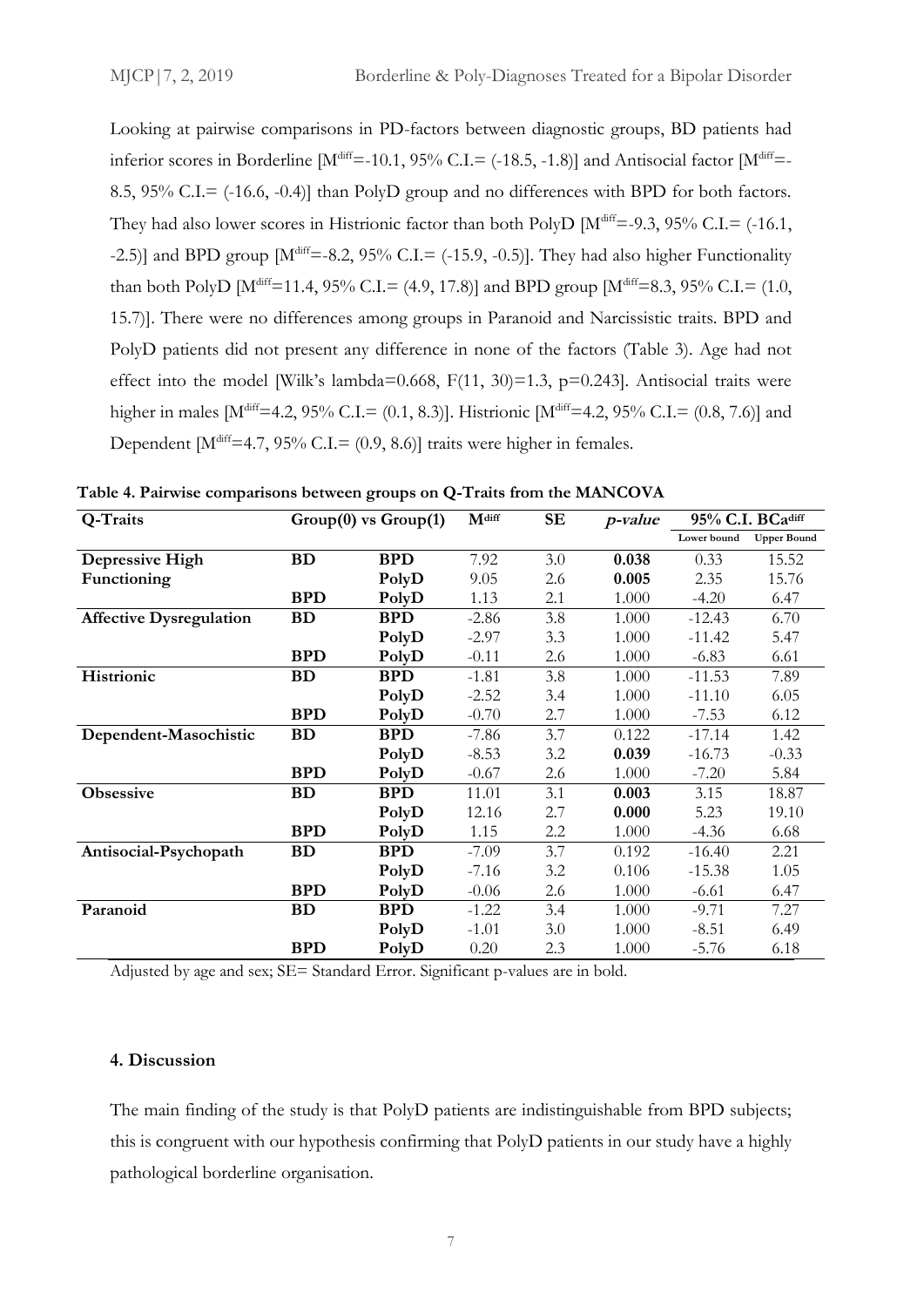From a descriptive point of view, the older age of the BD group was expected because the average age-of-onset of BD is in late adolescence or early adulthood (Distel et al., 2008; González-Pinto et al., 2017) and represents an evident change in the functioning of the person (Möller & Curtis, 2004). On the contrary, there is no well-defined onset in BPD, with negative affectivity that begins early on in life (Lewinsohn, Seeley, & Klein, 2002) and a depressive state that lasts for long periods (World Health Organization, 1992). Paris and colleagues (Paris & Black, 2015) suggest that in case of real comorbidity, the evolution towards bipolarity is very rare in BPD, as it follows a different course, often going to remission towards middle age. Differences in sex distribution are in line with the previous literature, which reports a higher prevalence of Histrionic and Dependent personality disorders in females and of the Antisocial diagnosis in males (American Psychiatric Association, 2014).

BPD and PolyD patients present both prototypical Borderline and Histrionic presentations, and this is not surprising, given the overlap between clinical appearance of these two disorders which let to question the validity of the Histrionic diagnosis (Blagov & Westen, 2008). Indeed, Histrionic personality disorder disappears in the section three of the DSM-5 (alternative criteria for personality disorders) (American Psychiatric Association, 2014). It has been proposed instead as a subtype of Borderline personality disorder, beside Narcissistic and Antisocial features (Smits et al., 2017), which are primarily present in our group of both PolyD and BPD diagnosis. Interestingly, the PolyD group was the only group of patients showing prototypical nosographic Borderline and Histrionic personality disorders presentation (i.e. PD scores higher than 60).

According to Q-classification, our groups of BPD and PolyD patients present strong traits in Affective Dysregulation and Dependent-Masochistic scores. This was expected, as affective dysregulation is well known as a core feature of Borderline personality disorder (Richetin, Preti, Costantini, & De Panfilis, 2017) and has been further highlighted in the DSM-5 BPD description, alongside with dependence traits (American Psychiatric Association, 2014). This result is also in line with the structure of this part of the SWAP-200 itself, which identifies a small but significant number of BPD diagnosed in patients with high Histrionic (see also Amianto et al. 2012) and Dependent-Masochistic Q-traits (Shedler et al., 2014). Finally, BD patients presented a good Depressive high Functioning, and they did not show any prototypical presentation of pathological personality disorders in our study.

In regard to the group comparisons, higher Functioning and Depressive High Functioning traits distinguished BD patients from both BPD and PolyD groups. They often achieve higher results in social and work performance, probably because of greater identity stability and due to broader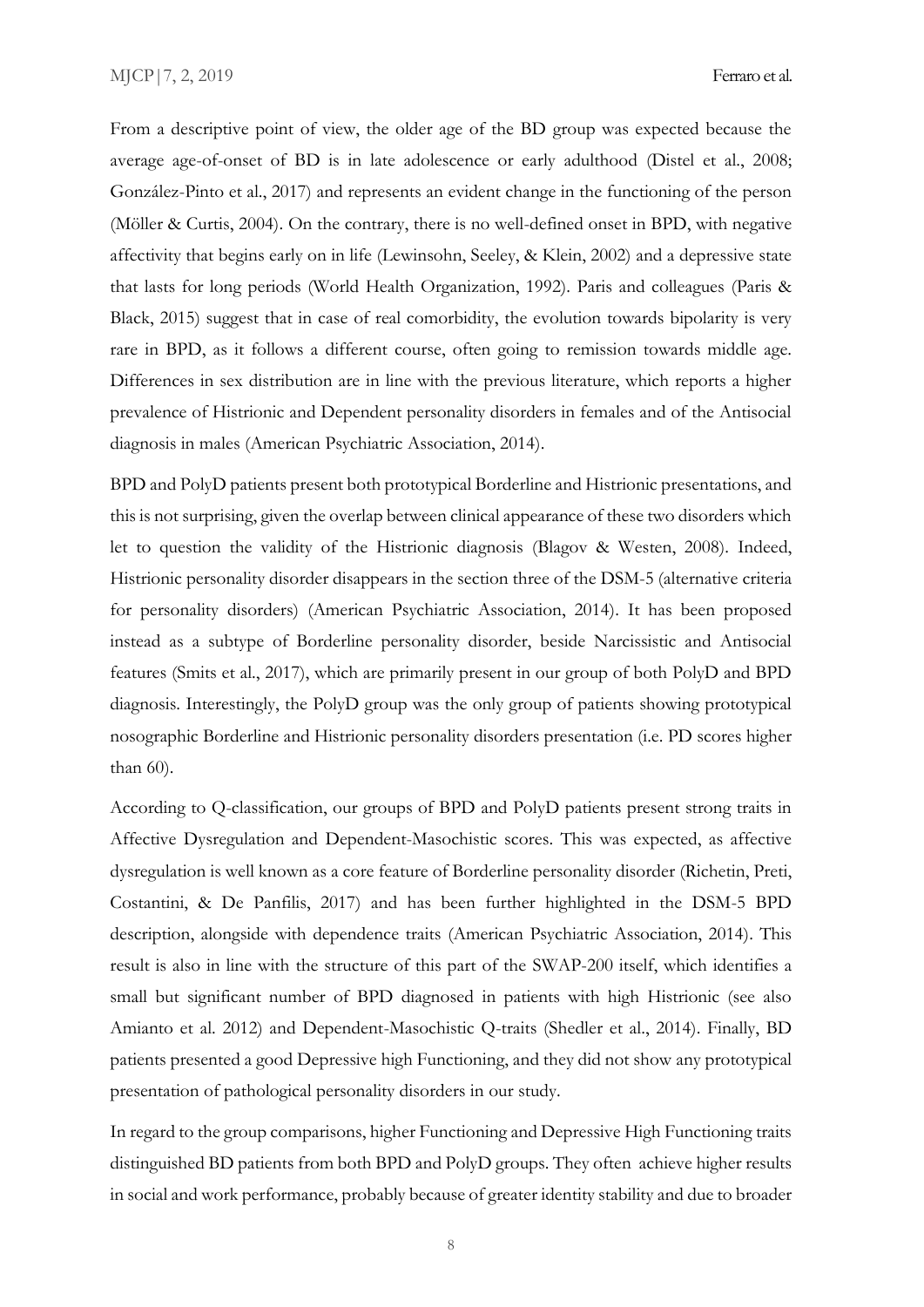cycles of mood oscillations, compared to BPD, that alternates with periods of clinical compensation.

BD patients also had higher Obsessive traits compared to BPD and PolyD patients, as suggested from some studies that report higher rates of obsessive-compulsive disorder in bipolar patients (9–35%) than in general population (1.5–2.3%) (Brieger, Ehrt, & Marneros, 2003; Rossi et al., 2001).

BD had lower Borderline and Antisocial prototypical presentation than BPD and PolyD patients, but this difference was significant by comparing BD with the PolyD group only. This could be obviously due to little numbers in our study. This was also true for the Dependent-Masochistic trait, which not surprisingly reached a significant difference with the PolyD group only, as this trait has been found to be more related to *egodystonic* symptoms in patients with a borderline organisation (Shedler et al., 2014), as was true for the PolyD group. For example, some of them also had a schizoaffective diagnosis in their lifespan. Moreover, the lower affective dysregulation of BD patients did not reach statistical significance compared to both BPD and PolyD patients. These results could be due to our limited sample size, coupled with the broad variance of scores at these subscales within each group. Affective instability has been indicated as the most useful pattern to screen for BPD in patients with BD and Major Depressive Diagnosis (MDD) (Zimmerman, Balling, Dalrymple, & Chelminski, 2019). We cannot exclude that a number of our patients diagnosed with BD and high affective dysregulation (5 patients in total had Affective Dysregulation scores≥55) could present a non-diagnosed borderline personality disorder, in line with other studies (Zimmerman, Chelminski, Dalrymple, & Rosenstein, 2017). On the other hand, the accuracy in differentiating the two disorders (BPD vs BD) has not been fully replicated (Fowler, Madan, Allen, Oldham, & Frueh, 2019) and a previous study using SWAP-200 has found a good predictive value of Borderline and Affective Dysregulation subscales in predicting depressive symptomatology in unipolar patients (MDD) (Straccamore, 2017).

This issue frames into the general and long-lasting debate about the categorical classification of diseases in DSM. The manual increased the diagnostic reliability and comprehension of psychiatric disorders, but epidemiological studies underlined the inadequacy of DSM's criteria in truthfully differentiating between syndromes, especially in community samples, where comorbidities and "not otherwise specified" category has mainly been used (Kupfer & Regier, 2011). DSM 5 has proposed an alternative model of personality disorders in section III, which defines the construct of personality functioning as a dimensional factor, spanning in a continuum from the normality to the most compromised organisation. Some authors claim that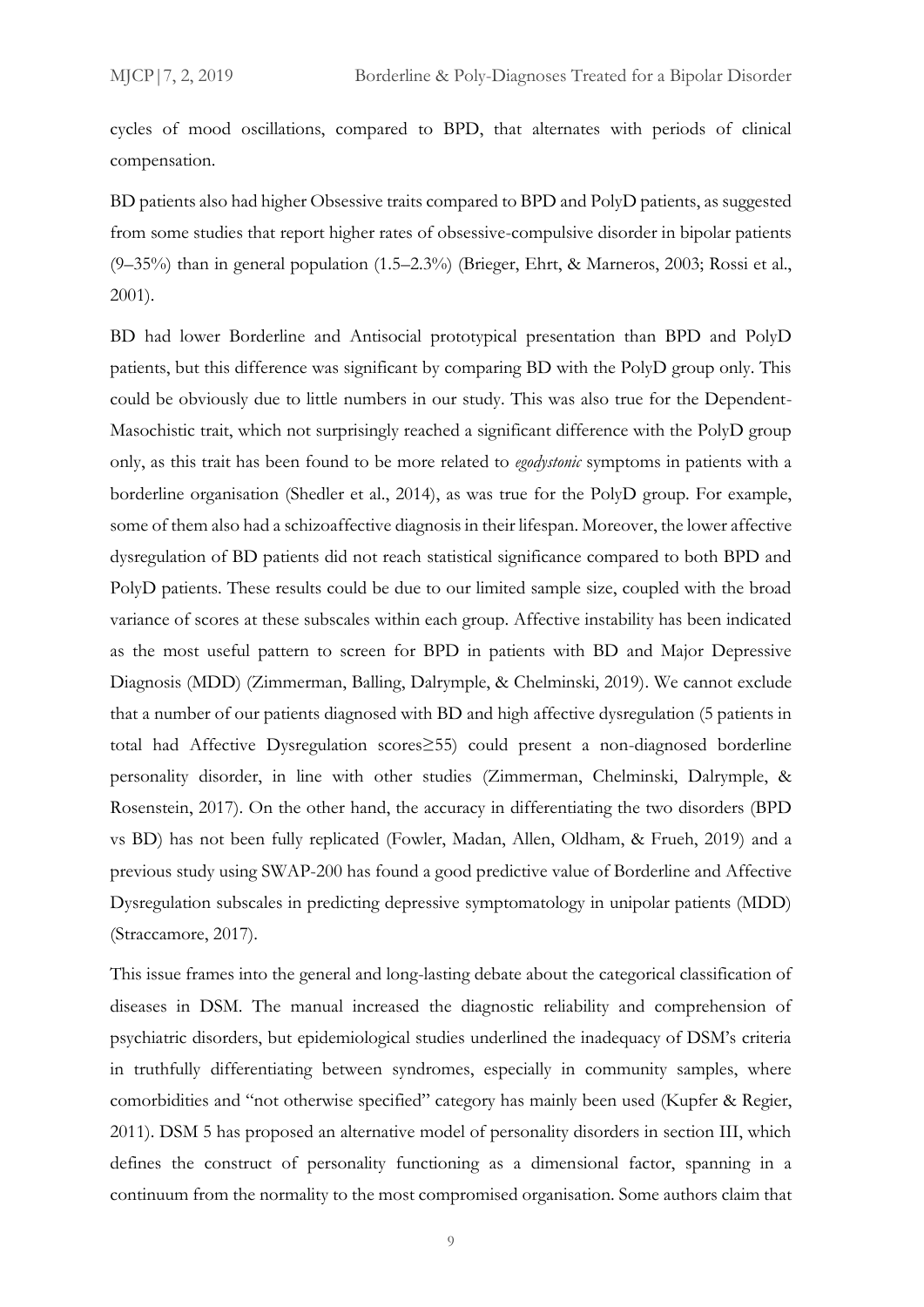this dimensional approach can better differentiate personality disorders from other mental disorders (Hopwood et al., 2011) and low self-functioning (criterion A) has been recently indicated as a good predictor of patients' dropping-out from therapy (Busmann et al., 2019).

Starting from these results, we could hypothesise to offer our PolyD patients effective and early targeted psychotherapies in association with pharmacotherapy.

Dialectal Behavioural Therapy (DBT) and psychodynamic approaches appeared effective with BPD patients (Cristea et al., 2017). DBT has been shown to be particularly useful to attenuate BPD traits and prevent dropout, frequencies of hospitalisation rates (Linehan et al., 2015), as well as suicidal behaviours (Linehan et al., 2006), and improve [social adjustment](https://www.sciencedirect.com/topics/medicine-and-dentistry/social-adaptation) (Koons et al., 2001). However, if the affective instability of this group of poly-diagnosed patients will be classified, such as a form of bipolarity, the clinicians will be less likely to offer the most effective psychotherapies.

#### **4.1 Limitations**

This study was designed to guide clinicians in the diagnosis of this specific group of patients; therefore, caution must be taken with the generalisation of the results. However, there is scope to expand the study with an increased sample size collected in more than one hospital, which would then allow the applications of the observations to a broader context. Another limitation was the absence of a blinded design which may have biased estimates. Nonetheless, the forced item-distribution procedure of the SWAP-200 is designed to prevent the researcher bias. Additionally, it could be useful to add another test to evaluate psychopathology and affective dysregulation.

#### **5. Conclusions**

Our results suggest that PolyD patients are different from BD patients and suggest to consider the pathological borderline personality organisation as a central core of their disease. If their affective instability is correctly classified, they could benefit from early and tailored psychotherapeutic treatments, besides the psychopharmacological strategy.

#### **Acknowledgements**

We want to thank all patients who agreed to participate and all the staff of the Psychiatric Unit of Policlinico general Hospital "Paolo Giaccone" of Palermo and Dr Marta Pomar.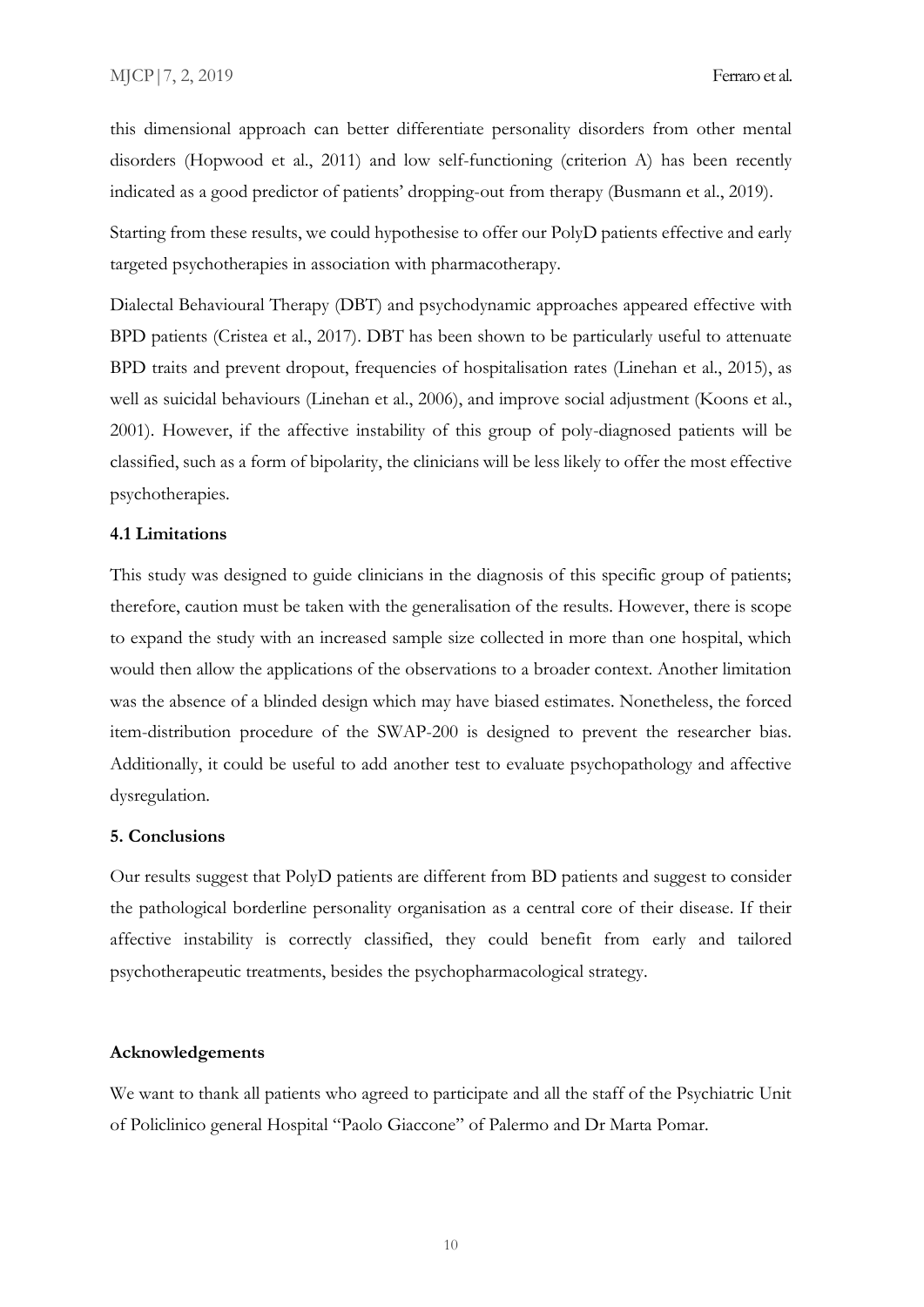#### **References**

- 1. Aguglia, A., Mineo, L., Rodolico, A., Signorelli, M. S., & Aguglia, E. (2018). Asenapine in the management of impulsivity and aggressiveness in bipolar disorder and comorbid borderline personality disorder: an openlabel uncontrolled study. *International Clinical Psychopharmacology*, 33, 121–130.
- 2. Akiskal, H. S. (2004). Demystifying borderline personality: critique of the concept and unorthodox reflections on its natural kinship with the bipolar spectrum. *Acta Psychiatrica Scandinavica*, 110, 401–407.
- 3. American Psychiatric Association. (2002). *DSM-IV-TR: manuale diagnostico e statistico dei disturbi mentali: text revision* (V. Andreoli, G. B. Cassano, & R. Rossi, eds.). Milano: Masson.
- 4. American Psychiatric Association. (2014). *DSM-5. Manuale diagnostico e statistico dei disturbi mentali. Quinta Edizione.* (V. Andreoli, G. B. Cassano, & R. Rossi, eds.). Milano: Masson.
- 5. Bayes, A. J., & Parker, G. B. (2017). Clinical vs. DSM diagnosis of bipolar disorder, borderline personality disorder and their co-occurrence. *Acta Psychiatrica Scandinavica*, 135, 259–265.
- 6. Blagov, P. S., & Westen, D. (2008). Questioning the Coherence of Histrionic Personality Disorder. *The Journal of Nervous and Mental Disease*, 196, 785–797.
- 7. Brieger, P., Ehrt, U., & Marneros, A. (2003). Frequency of comorbid personality disorders in bipolar and unipolar affective disorders. *Compr Psychiatry*, 44, 28–34.
- 8. Busmann, M., Wrege, J., Meyer, A. H., Ritzler, F., Schmidlin, M., Lang, U. E., … Euler, S. (2019). Alternative model of personality disorders (DSM-5) predicts dropout in inpatient psychotherapy for patients with personality disorders. *Frontiers in Psychology*, 10, 952.
- 9. Cristea, I. A., Gentili, C., Cotet, C. D., Palomba, D., Barbui, C., & Cuijpers, P. (2017). Efficacy of Psychotherapies for Borderline Personality Disorder: A Systematic Review and Meta-analysis. *JAMA Psychiatry*, 74, 319–328.
- 10. de la Rosa, I., Oquendo, M. A., García, G., Stanley, B., González-Pinto, A., Liu, S.-M., & Blanco, C. (2017). Determining if Borderline Personality Disorder and Bipolar Disorder Are Alternative Expressions of the Same Disorder. *The Journal of Clinical Psychiatry*, 78, e994–e999.
- 11. di Giacomo, E., Aspesi, F., Fotiadou, M., Arntz, A., Aguglia, E., Barone, L., … Clerici, M. (2017). Unblending Borderline Personality and Bipolar Disorders. *Journal of Psychiatric Research*, 91, 90–97.
- 12. Distel, M. A., Trull, T. J., Derom, C. A., Thiery, E. W., Grimmer, M. A., Martin, N. G., … Boomsma, D. I. (2008). Heritability of borderline personality disorder features is similar across three countries. *Psychological Medicine*, 38, 1219–1229.
- 13. Fornaro, M., Orsolini, L., Marini, S., De Berardis, D., Perna, G., Valchera, A., … Stubbs, B. (2016). The prevalence and predictors of bipolar and borderline personality disorders comorbidity: Systematic review and meta-analysis. *Journal of Affective Disorders*, 195, 105–118.
- 14. Fowler, J. C., Madan, A., Allen, J. G., Oldham, J. M., & Frueh, B. C. (2019). Differentiating bipolar disorder from borderline personality disorder: Diagnostic accuracy of the difficulty in emotion regulation scale and personality inventory for DSM-5. *Journal of Affective Disorders*, 245, 856–860.
- 15. González-Pinto, A., Oquendo, M. A., de la Rosa, I., Blanco, C., Liu, S.-M., Stanley, B., & García, G. (2017). Determining if Borderline Personality Disorder and Bipolar Disorder Are Alternative Expressions of the Same Disorder. *The Journal of Clinical Psychiatry*, 78, e994–e999.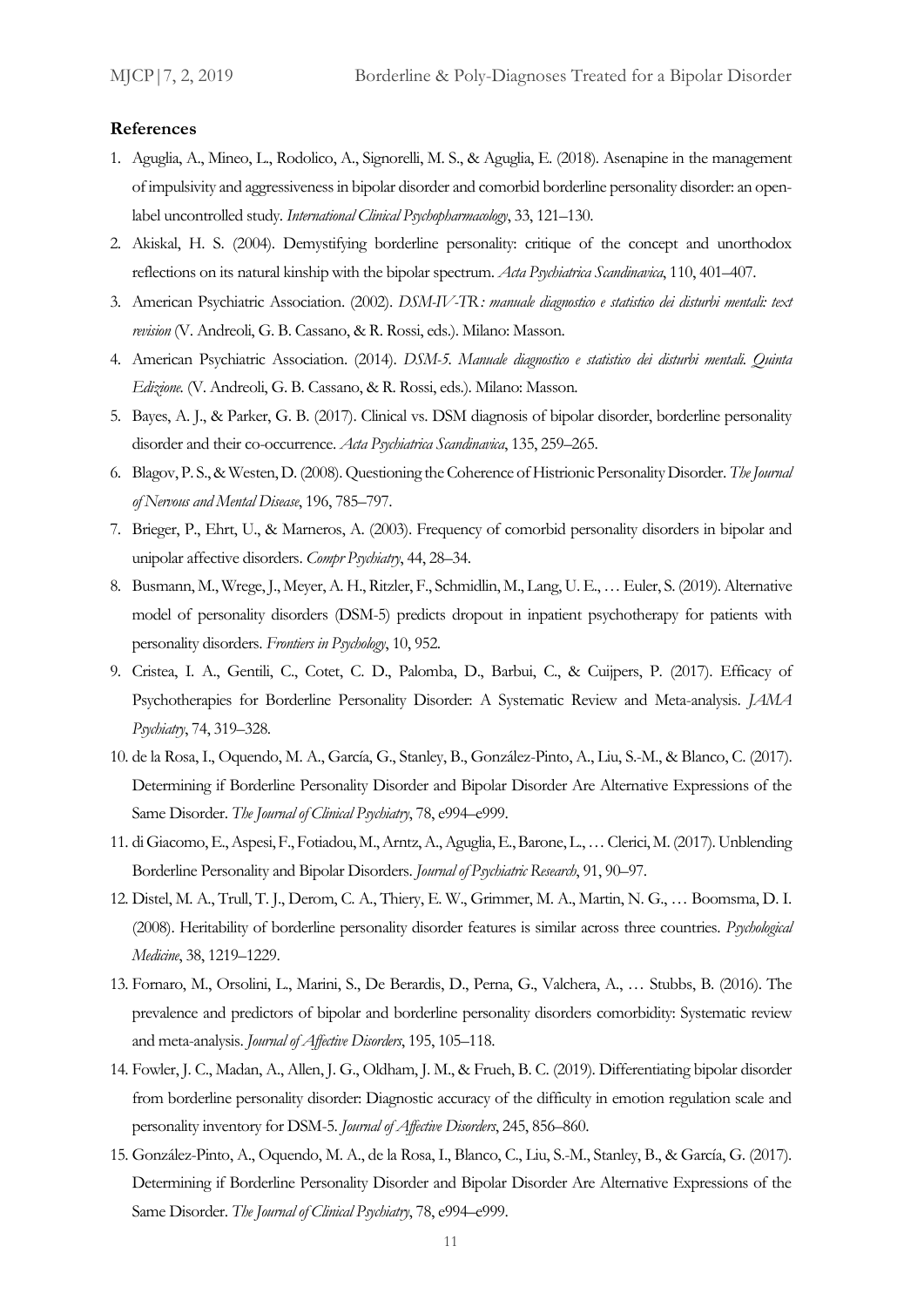- 16. Hopwood, C. J., Malone, J. C., Ansell, E. B., Sanislow, C. A., Grilo, C. M., McGlashan, T. H., … Morey, L. C. (2011). Personality Assessment in DSM-5: Empirical Support for Rating Severity, Style, and Traits. *Journal of Personality Disorders*, 25, 305–320.
- 17. Kernberg, O. F. (1975). *Borderline Conditions and Pathological Narcissism*. New York: Aronson.
- 18. Koons, C. R., Robins, C. J., Tweed, J. L., Lynch, T. R., Gonzalez, A. M., Morse, J. Q., … Bastian, L. A. (2001). Efficacy of dialectical behavior therapy in women veterans with borderline personality disorder. *Behav. Ther.*, 32, 371–390.
- 19. Kupfer, D. J., & Regier, D. A. (2011). Neuroscience, Clinical Evidence, and the Future of Psychiatric Classification in DSM-5. *American Journal of Psychiatry*, 168, 672–674.
- 20. Lewinsohn, P. M., Seeley, J. R., & Klein, D. N. (2002). Bipolar disorder in a community sample of adolescents: epidemiology and suicidal behavior. In B. Geller & M. Del Bello (Eds.), *Child and farly Adolescent Bipolar Disorder* (pp. 7–24). New York, NY: Guilford.
- 21. Linehan, M. M., Comtois, K. A., Murray, A. M., Brown, M. Z., Gallop, R. J., Heard, H. L., & Lindenboim, N. (2006). Two-year randomized controlled trial and follow-up of dialectical behavior therapy vs therapy by experts for suicidal behaviors and borderline personality disorder. *Arch. Gen. Psychiatry,* 63, 757–766.
- 22. Linehan, M. M., Korslund, K.E., Harned, M. S., Gallop, R. J., Lungu, A., Neacsiu, A. D., & Murray-Gregory, A. (2015). Dialectical behavior therapy for high suicide risk in individuals with borderline personality disorder: A randomized clinical trial and component analysis. *JAMA Psychiatry*, 72, 475–482.
- 23. MacKinnon, D. F., & Pies, R. (2006). Affective instability as rapid cycling: theoretical and clinical implications for borderline personality and bipolar spectrum disorders. *Bipolar Disorders*, *8*, 1–14.
- 24. Martinucci, M., Chiesa, M., Taponecco, C., Biagi, A., & Di Fiorino, M. (2011). Borderline personality disorder and bipolar spectrum: Preliminary data on temperament and core psychopathological features in a sample of borderline patients. *Giornale Italiano Di Psicopatologia*, 17, 383–388.
- 25. McDermid, J., Sareen, J., El-Gabalawy, R., Pagura, J., Spiwak, R., & Enns, M. W. (2015). Co-morbidity of bipolar disorder and borderline personality disorder: Findings from the National Epidemiologic Survey on Alcohol and Related Conditions. *Comprehensive Psychiatry*, 58, 18–28.
- 26. Meissner, W. W. (1984). *The borderline spectrum: differential diagnosis and developmental issues*. New York: Aronson.
- 27. Möller, H.-J., & Curtis, V. A. (2004). The bipolar spectrum: diagnostic and pharmacologic considerations. *Expert Review of Neurotherapeutics*, 4, S3–S8.
- 28. Paris, J. (2011). *Il disturbo borderline di personalità* (Il Mulino). Bologna: Brossura.
- 29. Paris, J., & Black, D. W. (2015). Borderline personality disorder and bipolar disorder: What is the difference and why does it matter? *Journal of Nervous and Mental Disease*, 203, 3–7.
- 30. Paris, J., Gunderson, J., & Weinberg, I. (2007). The interface between borderline personality disorder and bipolar spectrum disorders. *Comprehensive Psychiatry*, 48, 145–154.
- 31. Reich, D. B., Zanarini, M. C., Hopwood, C. J., Thomas, K. M., & Fitzmaurice, G. M. (2014). Comparison of affective instability in borderline personality disorder and bipolar disorder using a self-report measure. *Personality and Mental Health*, 8, 143–150.
- 32. Richetin, J., Preti, E., Costantini, G., & De Panfilis, C. (2017). The centrality of affective instability and identity in Borderline Personality Disorder: Evidence from network analysis. *PLoS ONE*, 12, e0186695.